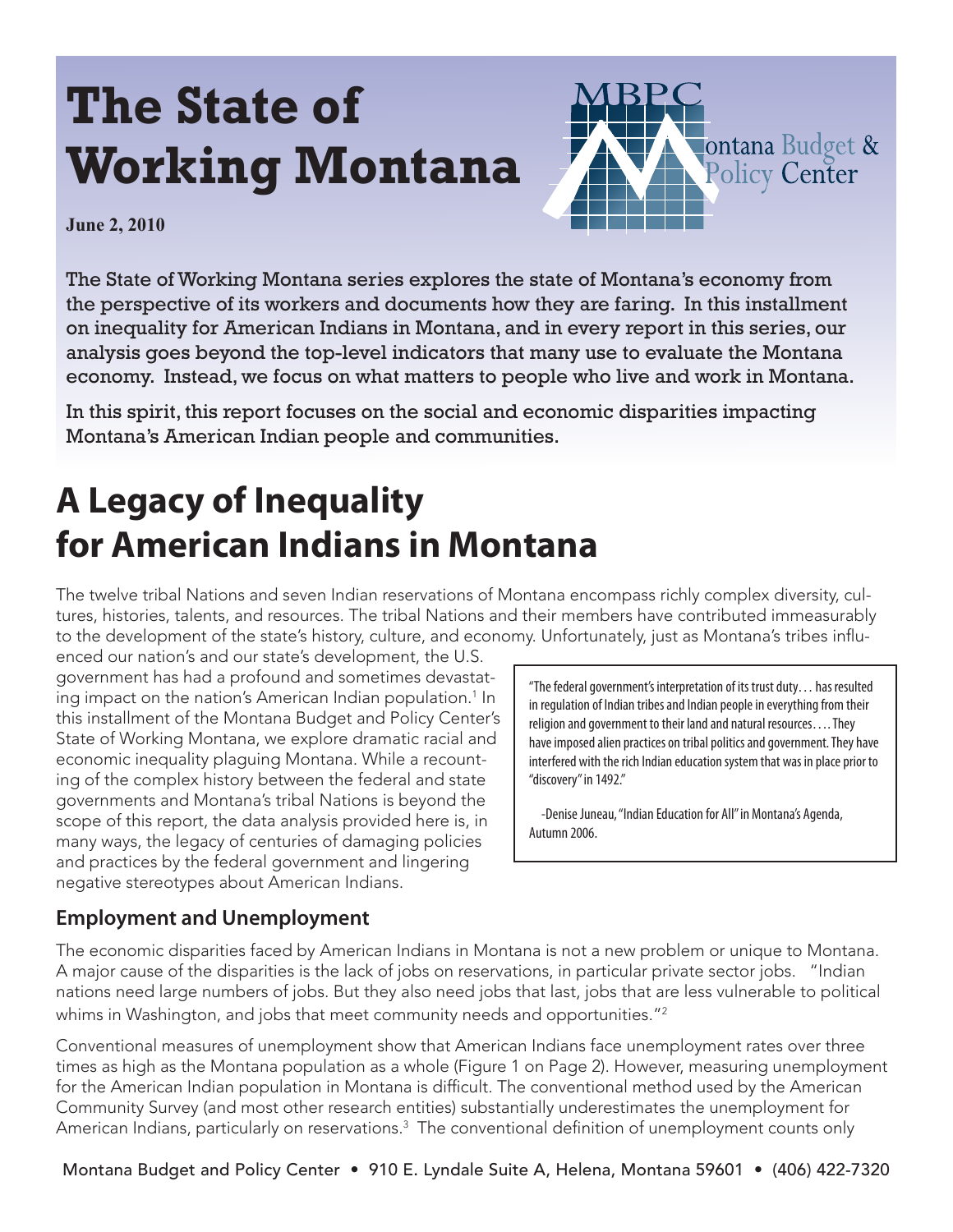those who are not working but looking for work as unemployed. Those who have become discouraged by the lack of employment opportunities and have stopped working are not counted as unemployed. The prevalence of discouraged workers is particularly large in small communities where social networks are strong, like reservations. Individuals know when a job is available and do not seek work at other times.

In recognition of this problem, until 2005, the Bureau of Indian Affairs estimated a much broader measure of unemployment for reservations. Their estimates were dramatically different from the conventional unemployment rates. For example in 2005, the BIA estimated unemployment on the Blackfeet Reservations at 69% while the official measure was 13.1%4 . Since the BIA measure is no longer available, the employment ratio (the ratio of the working age population to the number employed) is utilized rather than the conventional measure. Fifty-one percent of American Indians in Montana (aged 16 or older) are working compared to 62% of Montanans as a whole (Figure 2). Employment rates calculated to account for discouraged workers, serve as an estimate (albeit not a perfect one) of the gap between employment needs and employment opportunities. These data suggest that reservations, especially rural reservations, face enormous job gaps.5

#### **Employment by Type of Employment**

American Indians in Montana are much less likely to work for private employers than the state as a whole. Fifty-two percent of American Indians work for private employers compared to 71% of the state as a whole (Figure 3). Conversely, American Indians are much more likely to work for a government, 41% compared to 18% for Montana as a whole. Public sector (government) jobs have been extremely important for Indian Country, in Montana and across the nation. Given the dearth of private sector jobs, the American Indian workforce based on reservations has depended largely on government employment.<sup>6</sup>

#### **Wages and Income**

On multiple measures, American Indians in Montana have less economic security than the state as a whole. Median household income is \$27,637, which







### **MontanaBudget.org**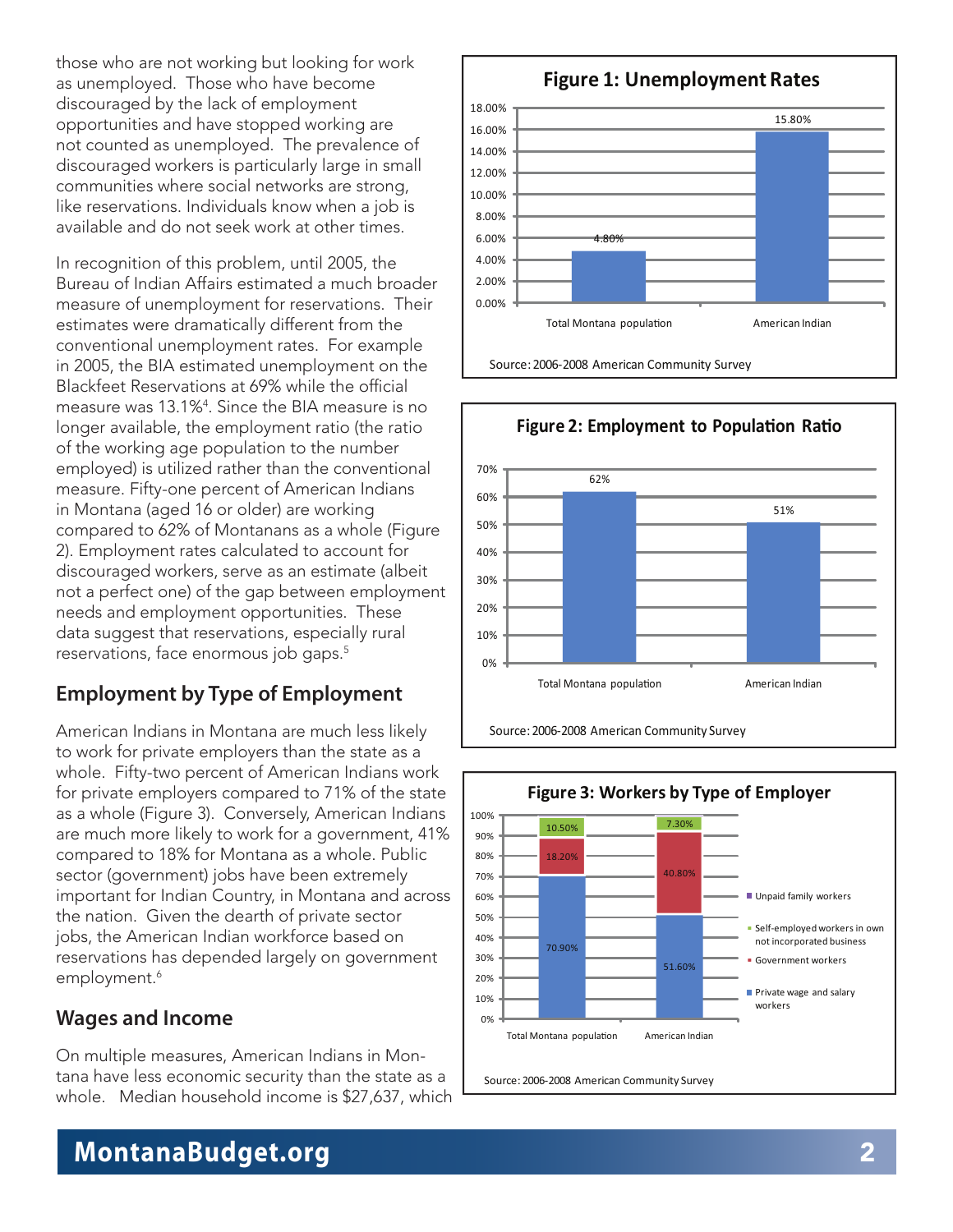is over \$16,000 (37%) less than Montana as a whole (Figure 4).

Wages for fulltime full year workers also display disparities. American Indian men earn over \$7,000 less than the state average for men. American Indian women earn \$2,800 less than the state average for women (Figure 5).

#### **Poverty**

Given lower employment rates and lower income, it comes as no surprise that American Indian poverty rates are substantially higher than the state as a whole. The poverty rates for American Indians are 35% compared to 14% for Montana (Figure 6). Montana's poverty rate is above the national average for both the entire population and American Indians. However, deep disparities exist across all age groups. American Indian children are more than twice as likely to be in poverty, with 42% living below the poverty line.

#### **Educational Attainment**

Racial disparities in educational attainment are not as consistent as other economic indicators. American Indians are almost twice as likely to have less than a high school diploma as the total population (Figure 7 on Page 4). American Indians are slightly more likely to have graduated from high school or completed some college. However, there are large racial disparities in bachelor's degrees. American Indians graduate college at less than half the rate as the Montana population. The disparity worsens for graduate degrees, where American Indians receive graduate degrees at one third the rate of Montana as a whole.

#### **Incarceration**

Incarceration rates are substantially higher for American Indians in Montana than for the population as a whole. American Indians make up 7.74% of the Montana population, but represent 15.2% of the inmates in prisons and jails (Figure 8 on Page 4). The interactions between wealth, poverty, employment, race and incarceration are complicated. However, one of the many important implications of





**Figure 5: Median Earnings of Full-Time,**



incarceration is that you cannot work and contribute to supporting your family and community.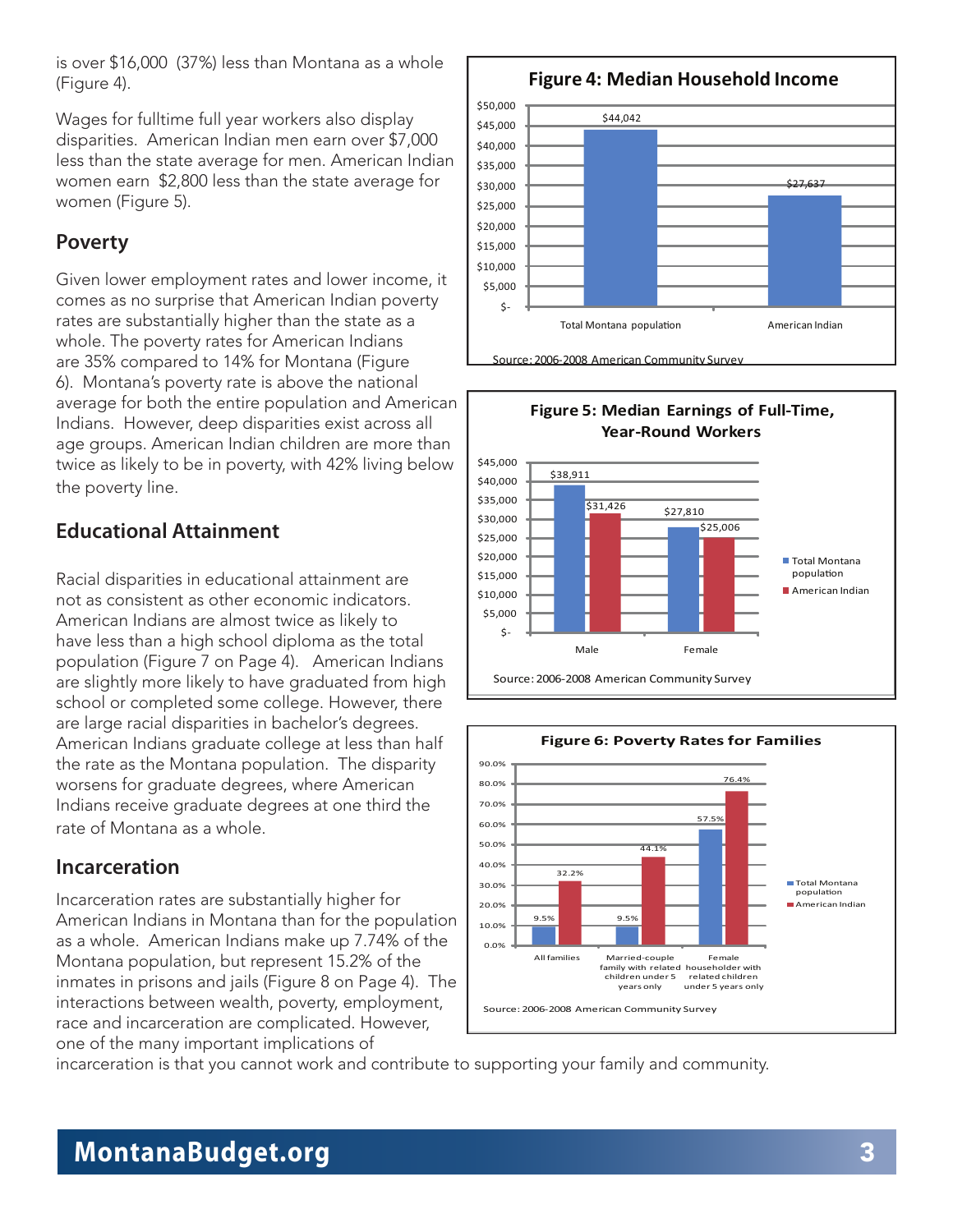

#### **Health**

The link between health and employment is clear. Only when healthy can individuals be expected to perform at their best on the job. Poor health may preclude some from working at all. American Indians in Montana experience a diminished level of health compared to the population as a whole. Some of the deepest inequities are in health outcomes. The infant mortality rate is the number of children per thousand who die before their first birthday. It is a widely used indicator of the status of the health of a population because it is associated with the availability of health services, education and economic development. In Montana, American Indians have a higher rate of infant mortality than the population as a whole (Figure 9).

Measuring health at the other end of life, the age at death is substantially younger for American Indians, who die on average 16 years earlier than Montanans as a whole (Figure 10).

#### **Conclusion**

The twelve tribes comprising Montana's seven Indian reservations played an essential role in the state's preexistence, creation and development. Today, Montana's American Indian populations continue to profoundly influence the state's economy and culture. However, using virtually every measure of economic, social, and physical well-being, American Indians continue to suffer from an opportunity gap, making it difficult for



Source: Montana Department of Corrections 2009 Annual Report and 2006-2008 American Community Survey





American Indian children, families, and communities to achieve prosperity. Understanding this opportunity gap is a necessary first step to identifying state policies that ameliorate a legacy of inequality and ensure all of Montana's children have the opportunity to thrive.

### **MontanaBudget.org** 4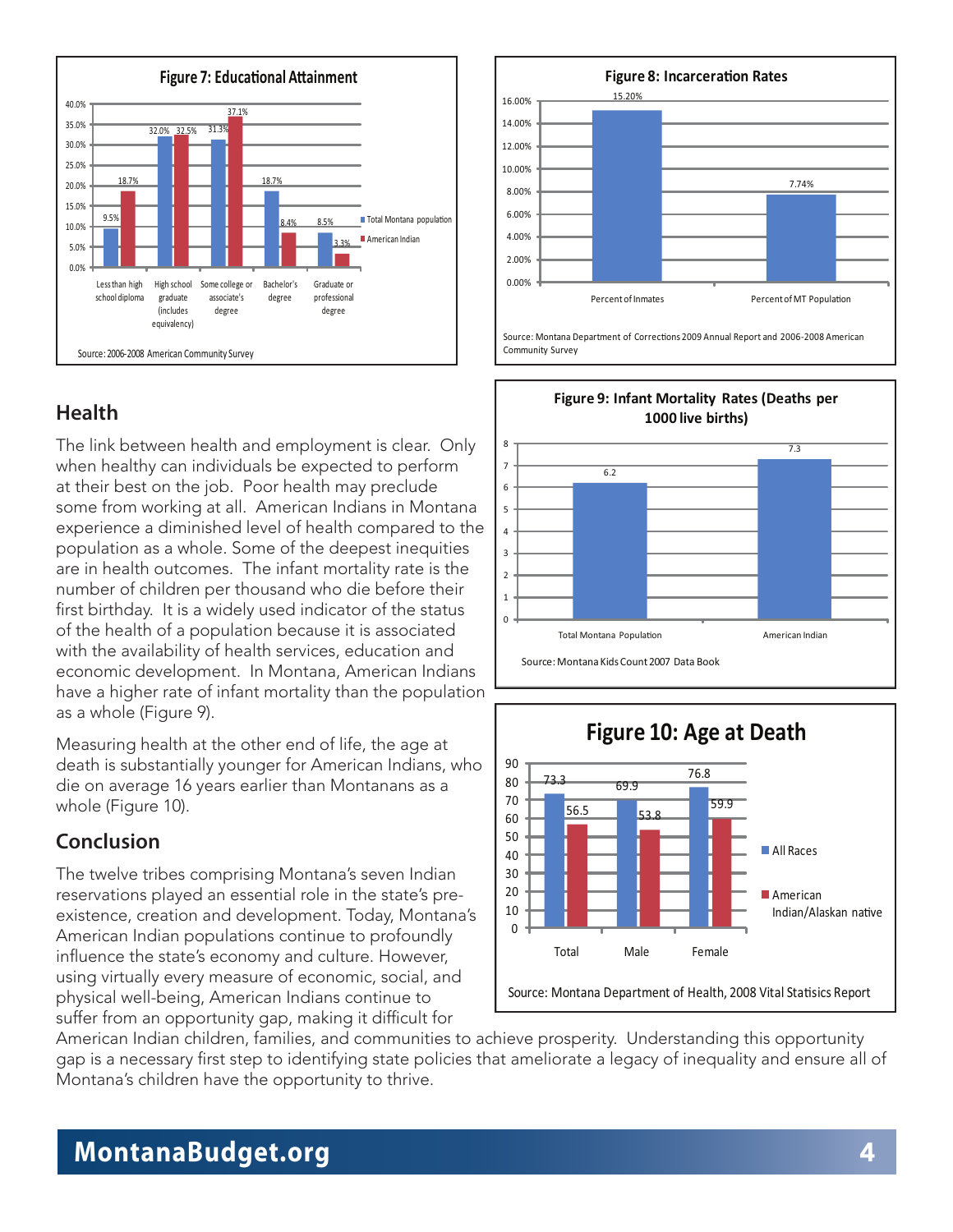## **Appendix**

#### **Data Limitations**

The data used in this report came primarily from three-year averages contained in the 2006-2008 American Community Survey sponsored by the U.S. Census Bureau. These three-year estimates derive from data collected between January 2006 and December 2008. While one-year estimates (collected from January 2008 to December 2008) contained in the 2008 ACS are more current than averages derived from three years, the sample size is comparatively smaller.

Despite the larger sample size in the 2006-2008 ACS, it still has limitations in sample size for American Indians in Montana. This is because American Indians make up only eight percent of the state's population. Because the ACS is based on a sample rather than a survey from of all housing units and people living in a group, there's a degree of uncertainty associated with the estimates. This is called the sampling error, and each data point contains one. The larger the sample size, the more accurate the estimates are and the smaller the sampling error. The ACS expresses the sampling error by showing the "margin of error" contained in each estimate. The margin of error is the difference between an estimate and its upper and lower confidence bounds. Margins of error are often expressed beside numbers in polls taken by news outlets as +/- an amount.

For example, Table 1 below shows estimates and the margin of error in the 2006-2008 ACS data for median household income for the total Montana population and American Indians in Montana.

| Table 1: Median earnings (dollars) full-time, year-round |                                    |                            |                    |                            |
|----------------------------------------------------------|------------------------------------|----------------------------|--------------------|----------------------------|
| workers                                                  |                                    |                            |                    |                            |
|                                                          | <b>Total Montana</b><br>population | Margin of<br>Error $(+/-)$ | American<br>Indian | Margin of<br>Error $(+/-)$ |
| Median<br>Household<br>Income                            | 44,042                             | 537                        | 27,637             | 3,020                      |
| Source: 2006-2008 American Community Survey              |                                    |                            |                    |                            |

The ACS uses a confidence interval of 90 percent, meaning that you can be 90 percent confident that the median household income for the total Montana population is +/- \$537 from the estimate of \$44,042. The margin of error is over five times greater for American Indians than for the total population. Expressed as a percent, the margin of error in the above estimates is +/- 1 percent for the total Montana population and+/- 11 percent for American Indians. Thus, the estimates given for American Indians have a broader range and a less accurate estimate.